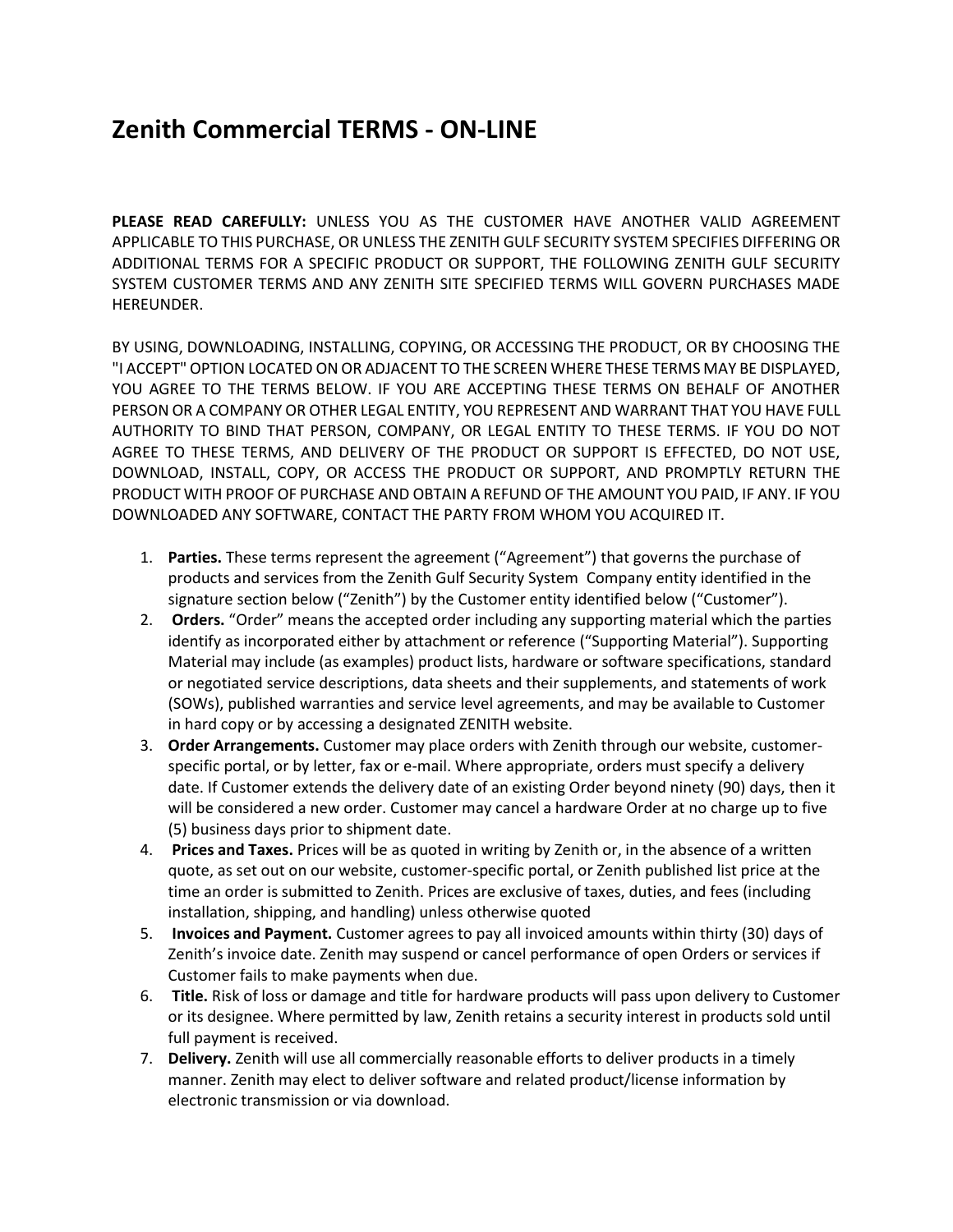- 8. **Installation.** If Zenith is providing installation with the product purchase, Zenith's site guidelines (available upon request) will describe Customer requirements. Zenith will conduct its standard installation and test procedures to confirm completion.
- 9. **Support Services.** Zenith's support services will be described in the applicable Supporting Material , which will cover the description of Zenith's offering, eligibility requirements, service limitations and Customer responsibilities, as well as the Customer systems supported.
- 10. **Eligibility.** Zenith's service, support and warranty commitments do not cover claims resulting from:
	- 1. improper use, site preparation, or site or environmental conditions or other noncompliance with applicable Supporting Material;
	- 2. Modifications or improper system maintenance or calibration not performed by Zenith or authorized by Zenith;
	- 3. failure or functional limitations of any non-Zenith software or product impacting systems receiving Zenith support or service;
	- 4. malware (e.g. virus, worm, etc.) not introduced by Zenith; or
	- 5. abuse, negligence, accident, fire or water damage, electrical disturbances, transportation by Customer, or other causes beyond Zenith's control.
- 11. **Dependencies.** Zenith's ability to deliver services will depend on Customer's reasonable and timely cooperation and the accuracy and completeness of any information from Customer needed to deliver the services.
- 12. **Product Performance.** All Zenith-branded hardware products are covered by Zenith's limited warranty statements that are provided with the products or otherwise made available. Hardware warranties begin on the date of delivery or if applicable, upon completion of Zenith installation, or (where Customer delays Zenith installation) at the latest 30 days from the date of delivery. Non-Zenith branded products receive warranty coverage as provided by the relevant third party supplier.
- 13. **Software Performance.** Zenith warrants that its branded software products will conform materially to their specifications and be free of malware at the time of delivery. ZENITH warranties for software products will begin on the date of delivery and unless otherwise specified in Supporting Material, will last for ninety (90) days. ZENITH does not warrant that the operation of software products will be uninterrupted or error-free or that software products will operate in hardware and software combinations other than as authorized by ZENITH in Supporting Material.
- 14. **Services Performance.** Services are performed using generally recognized commercial practices and standards. Customer agrees to provide prompt notice of any such service concerns and ZENITH will re-perform any service that fails to meet this standard.
- 15. **Product Warranty Claims.** When we receive a valid warranty claim for an ZENITH hardware or software product, ZENITH will either repair the relevant defect or replace the product. If ZENITH is unable to complete the repair or replace the product within a reasonable time, Customer will be entitled to a full refund upon the prompt return of the product to ZENITH (if hardware) or upon written confirmation by Customer that the relevant software product has been destroyed or permanently disabled. ZENITH will pay for shipment of repaired or replaced products to Customer and Customer will be responsible for return shipment of the product to ZENITH.
- 16. **Remedies.** This Agreement states all remedies for warranty claims. To the extent permitted by law, ZENITH disclaims all other warranties.
- 17. Intellectual Property Rights. No transfer of ownership of any intellectual property will occur under this Agreement. Customer grants ZENITH a non-exclusive, worldwide, royalty-free right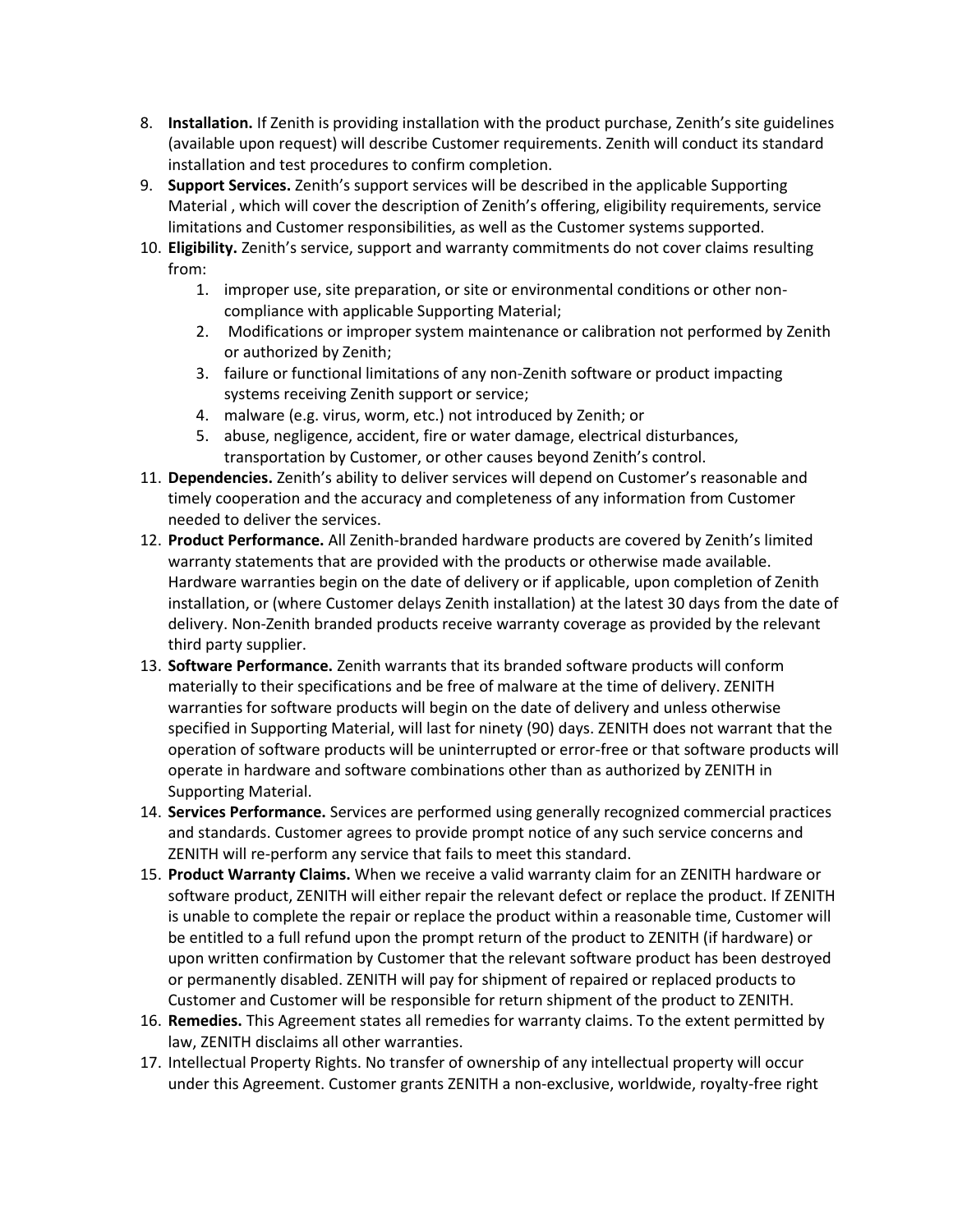and license to any intellectual property that is necessary for ZENITH and its designees to perform the ordered services.

- 18. **Intellectual Property Rights Infringement.** ZENITH will defend and/or settle any claims against Customer that allege that an ZENITH-branded product or service as supplied under this Agreement infringes the intellectual property rights of a third party. ZENITH will rely on Customer's prompt notification of the claim and cooperation with our defense. ZENITH may modify the product or service so as to be non-infringing and materially equivalent, or we may procure a license. If these options are not available, we will refund to Customer the amount paid for the affected product in the first year or the depreciated value thereafter or, for support services, the balance of any pre-paid amount. ZENITH is not responsible for claims resulting from any unauthorized use of the products or services.
- 19. **License Grant.** ZENITH grants Customer a non-exclusive license to use the version or release of the ZENITH-branded software listed in the Order. Permitted use is for internal purposes only (and not for further commercialization), and is subject to any specific software licensing information that is in the software product or its Supporting Material. For non-ZENITH branded software, the third party's license terms will govern its use.
- 20. **Updates.** Customer may order new software versions, releases or maintenance updates ("Updates"), if available, separately or through an ZENITH software support agreement. Additional licenses or fees may apply for these Updates or for the use of the software in an upgraded environment. Updates are subject to the license terms in effect at the time that ZENITH makes them available to Customer.
- 21. **License Restrictions.** ZENITH may monitor use/license restrictions remotely and, if ZENITH makes a license management program available, Customer agrees to install and use it within a reasonable period of time. Customer may make a copy or adaptation of a licensed software product only for archival purposes or when it is an essential step in the authorized use of the software. Customer may use this archival copy without paying an additional license only when the primary system is inoperable. Customer may not copy licensed software onto or otherwise use or make it available on any public external distributed network. Licenses that allow use over Customer's intranet require restricted access by authorized users only. Customer will also not modify, reverse engineer, disassemble decrypt, decompile or make derivative works of any software licensed to Customer under this Agreement unless permitted by statute, in which case Customer will provide ZENITH with reasonably detailed information about those activities.
- 22. **License Term and Termination.** Unless otherwise specified, any license granted is perpetual, provided however that if Customer fails to comply with the terms of this Agreement, ZENITH may terminate the license upon written notice. Immediately upon termination, or in the case of a limited-term license, upon expiration, Customer will either destroy all copies of the software or return them to ZENITH, except that Customer may retain one copy for archival purposes only.
- 23. **License Transfer.** Customer may not sublicense, assign, transfer, rent or lease the software or software license except as permitted by ZENITH. ZENITH-branded software licenses are generally transferable subject to ZENITH's prior written authorization and payment to ZENITH of any applicable fees. Upon such transfer, Customer's rights shall terminate and Customer shall transfer all copies of the software to the transferee. Transferee must agree in writing to be bound by the applicable software license terms. Customer may transfer firmware only upon transfer of associated hardware.
- 24. **License Compliance.** ZENITH may audit Customer compliance with the software license terms. Upon reasonable notice, ZENITH may conduct an audit during normal business hours (with the auditor's costs being at ZENITH's expense). If an audit reveals underpayments then Customer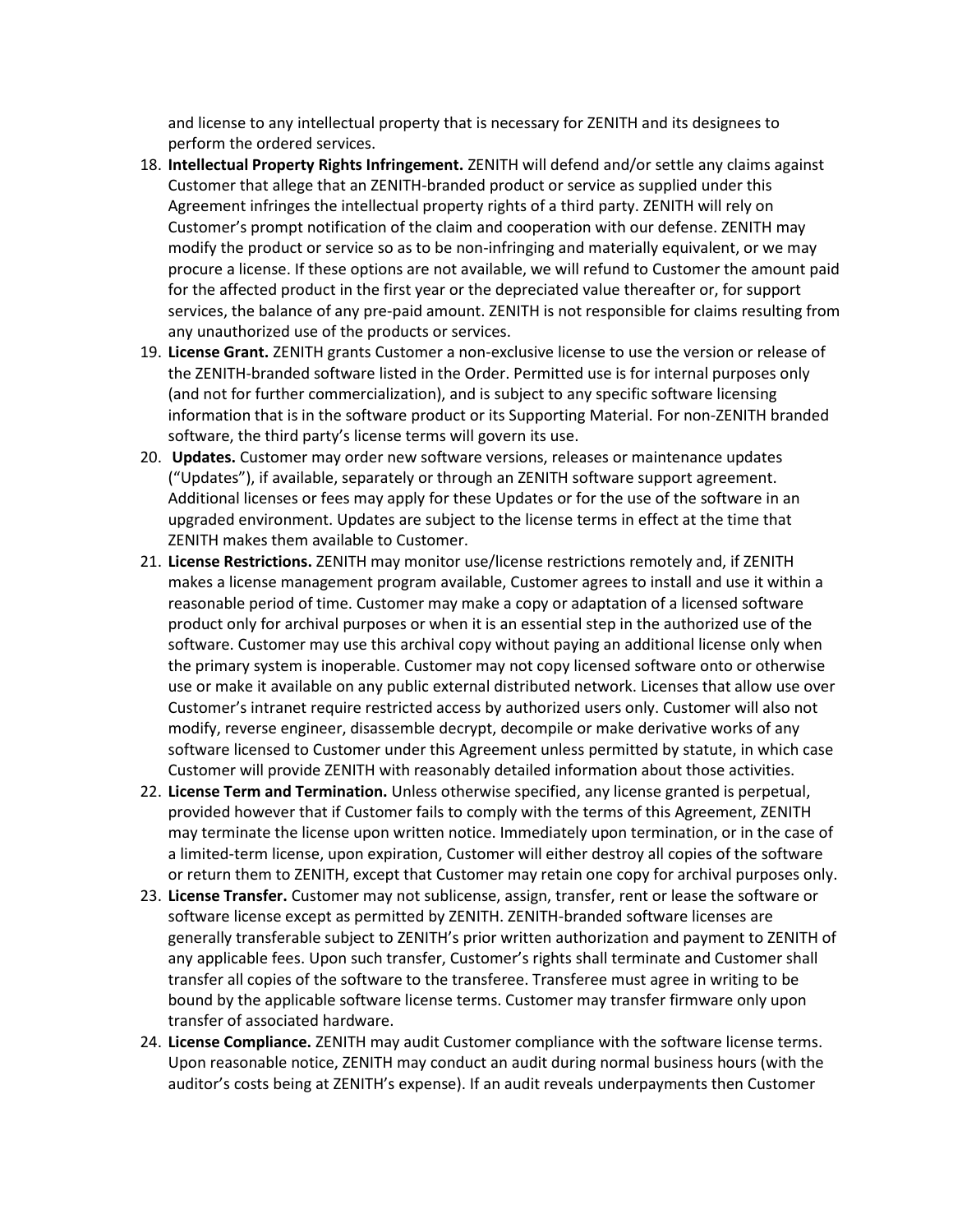will pay to ZENITH such underpayments. If underpayments discovered exceed five (5) percent of the contract price, Customer will reimburse ZENITH for the auditor costs.

- 25. **US Federal Government Use.** If software is licensed to Customer for use in the performance of a US Government prime contract or subcontract, Customer agrees that consistent with FAR 12.211 and 12.212, commercial computer software, documentation and technical data for commercial items are licensed under ZENITH's standard commercial license.
- 26. **Global Trade compliance.** Products and services provided under these terms are for Customer's internal use and not for further commercialization. If Customer exports, imports or otherwise transfers products and/or deliverables provided under these terms, Customer will be responsible for complying with applicable laws and regulations and for obtaining any required export or import authorizations. ZENITH may suspend its performance under this Agreement to the extent required by laws applicable to either party.
- 27. **Limitation of Liability.** ZENITH's liability to Customer under this Agreement is limited to the greater of \$50,000 or the amount payable by Customer to ZENITH for the relevant Order. Neither Customer nor ZENITH will be liable for lost revenues or profits, downtime costs, loss or damage to data or indirect, special or consequential costs or damages. This provision does not limit either party's liability for: unauthorized use of intellectual property, death or bodily injury caused by their negligence; acts of fraud; wilful repudiation of the Agreement; nor any liability which may not be excluded or limited by applicable law.
- 28. **Force Majeure.** Neither party will be liable for performance delays nor for non-performance due to causes beyond its reasonable control, except for payment obligations.
- 29. **Termination.** Either party may terminate this Agreement on written notice if the other fails to meet any material obligation and fails to remedy the breach within a reasonable period after being notified in writing of the details. If either party becomes insolvent, unable to pay debts when due, files for or is subject to bankruptcy or receivership or asset assignment, the other party may terminate this Agreement and cancel any unfulfilled obligations. Any terms in the Agreement which by their nature extend beyond termination or expiration of the Agreement will remain in effect until fulfilled and will apply to both parties' respective successors and permitted assigns.
- 30. **General.** This Agreement represents our entire understanding with respect to its subject matter and supersedes any previous communication or agreements that may exist. Modifications to the Agreement will be made only through a written amendment signed by both parties. The Agreement will be governed by the laws of the country of ZENITH or the ZENITH Affiliate accepting the Order and the courts of that locale will have jurisdiction, however, ZENITH or its Affiliate may, bring suit for payment in the country where the Customer Affiliate that placed the Order is located. Customer and ZENITH agree that the United Nations Convention on Contracts for the International Sale of Goods will not apply. Claims arising or raised in the United States will be governed by the laws of the state of California, excluding rules as to choice and conflict of law.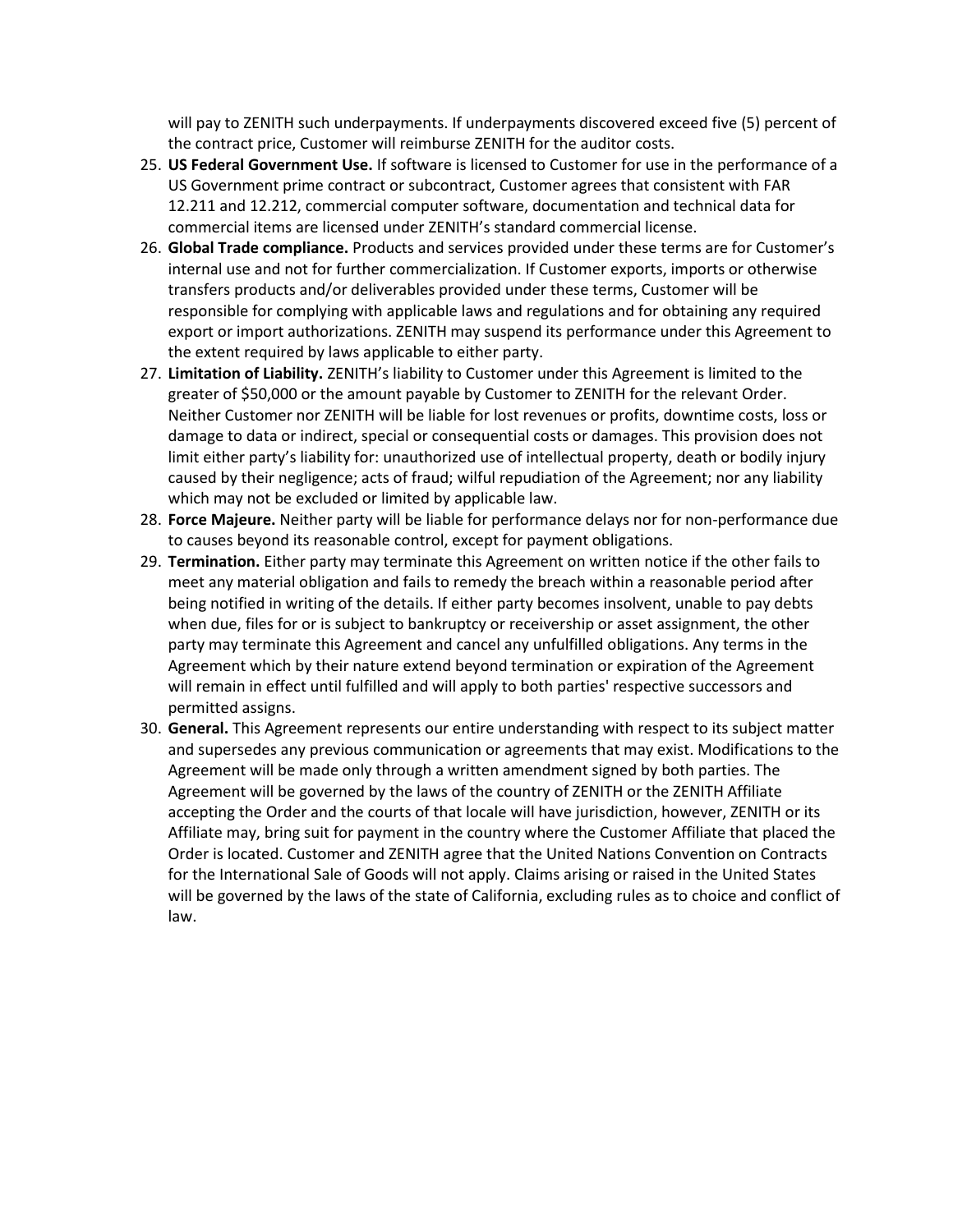# **SUPPLEMENTAL DATA SHEET**

This Supplemental Data Sheet provides additional general requirements and limitations that apply to ZENITH's support offerings, which are set forth in detail in offering-specific datasheets with the exception of those support offerings delivered by ZENITH Software.

#### 1. **SERVICE ELIGIBILITY**

- **Hardware Support-General Eligibility.** Hardware products must be in good operating condition, as reasonably determined by ZENITH, to be eligible for placement under support. You must also maintain eligible products at the latest ZENITH-specified configuration and revision levels.
- **Return to Support.** If you allow support to lapse, ZENITH may charge you additional fees to resume support or require you to perform certain hardware or software upgrades.
- **Use of Proprietary Service Tools.** ZENITH may require you to use certain hardware and/or software system and network diagnostic and maintenance programs ("Proprietary Service Tools"), as well as certain diagnostic tools that may be included as part of the your system. Proprietary Service Tools are and remain the sole and exclusive property of ZENITH, and are provided "as is." Proprietary Service Tools may reside on your systems or sites. You may only use the Proprietary Service Tools during the applicable Support coverage period and only as allowed by ZENITH and you may not sell, transfer, assign, pledge, or in any way encumber or convey the Proprietary Service Tools. Upon termination of Support, you will return the Proprietary Service Tools or allow ZENITH to remove these Proprietary Service Tools. You will also be required to:
	- o Allows ZENITH to keep the Proprietary Service Tools resident on your systems or sites, and assist ZENITH in running them;
	- $\circ$  Install Proprietary Service Tools, including installation of any required updates and patches;
	- $\circ$  Use the electronic data transfer capability to inform ZENITH of events identified by the software;
	- $\circ$  If required, purchase ZENITH-specified remote connection hardware for systems with remote diagnosis service; and
	- o Provide remote connectivity through an approved communications line.

#### 2. **SUPPORT LIMITATIONS**

- **Local Availability of Support.** Some offerings, features, and coverage (and related products) may not be available in all countries or areas. In addition, delivery of support outside of the applicable ZENITH coverage areas may be subject to travel charges, longer response times, reduced restoration or repair commitments, and reduced coverage hours.
- **Version Support.** Unless otherwise agreed by ZENITH in writing, and for those offerings not delivered by ZENITH Software, ZENITH only provides support for the current version and the immediately preceding version of ZENITH branded software, and provided that ZENITH branded software is used with hardware or software included in ZENITH-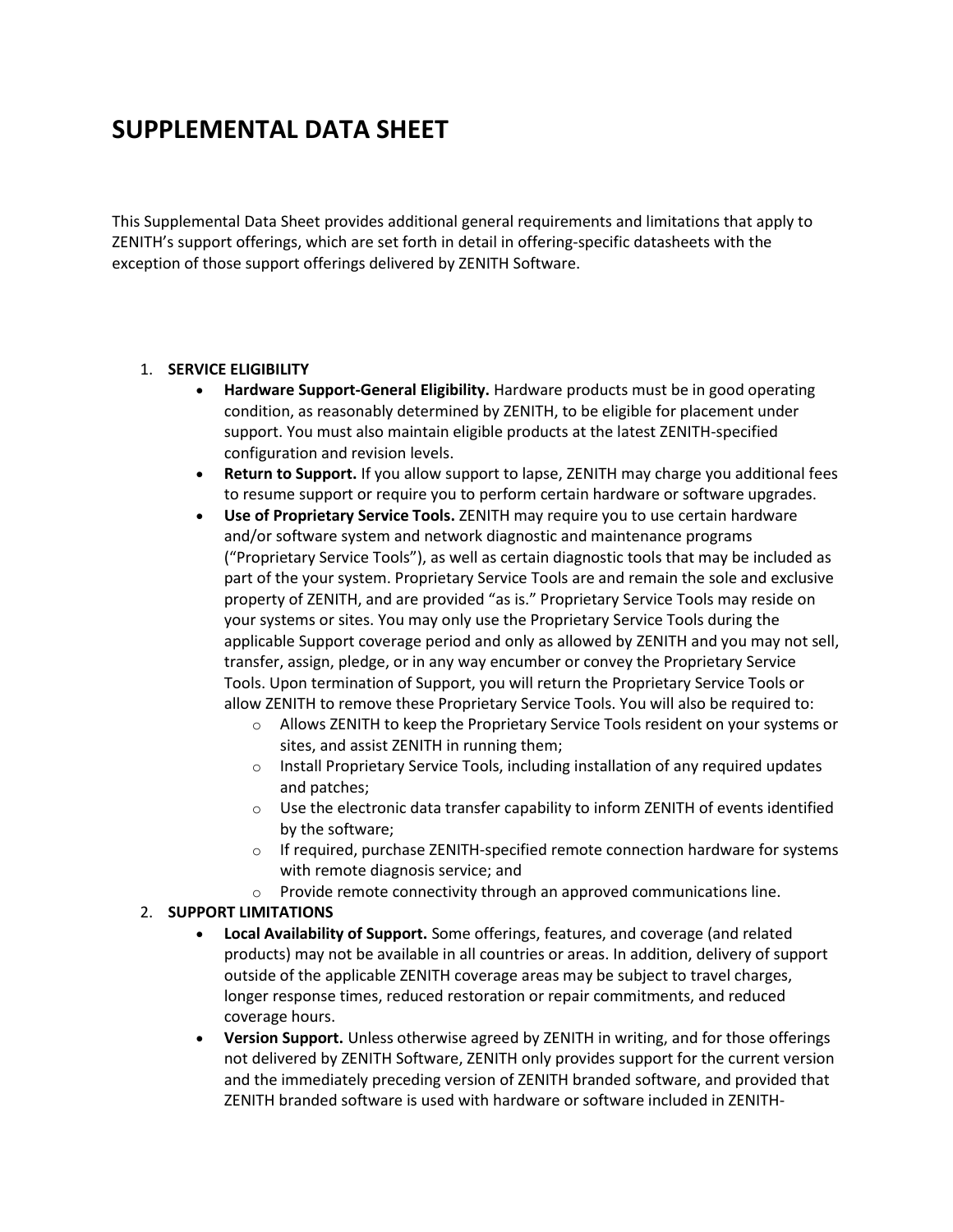specified configurations at the specified version level. "Version" means a release of software that contains new features, enhancements, and/or maintenance updates, or for certain software, a collection of revisions packaged into a single entity and, as such, made available to our customers.

- **Relocation and impact on Support.** Relocation of any products under support is your responsibility and is subject to local availability and fee changes. Reasonable advance notice to ZENITH may be required to begin support after relocation. For products, any relocation is also subject to the license terms for such products.
- **Multi-vendor Support.** ZENITH provides support for certain non-ZENITH branded products. The relevant data sheet will specify availability and coverage levels and the support will be provided accordingly, whether or not the non-ZENITH branded products are under warranty. ZENITH may discontinue support of non-ZENITH branded products if the manufacturer or licensor ceases to provide support for them.
- **Modifications.** You will allow ZENITH, at ZENITH's request, and at no additional charge, to modify products to improve operation, supportability, and reliability, or to meet legal requirements.

## 3. **CUSTOMER RESPONSIBILITIES**

- **Site and Product Access.** You will provide ZENITH access to the products covered under support; and if applicable, adequate working space and facilities within a reasonable distance of the products; access to and use of information, customer resources, and facilities as reasonably determined necessary by ZENITH to service the products; and other access requirements described in the relevant data sheet. If you fail to provide such access, resulting in ZENITH's inability to provide support, ZENITH shall be entitled to charge you for the support call at ZENITH's published service rates. You are responsible for removing any products ineligible for support, as advised by ZENITH, to allow ZENITH to perform support. If delivery of support is made more difficult because of ineligible products, ZENITH will charge you for the extra work at ZENITH's published service rates.
- **Licenses.** You may purchase available product support for ZENITH branded products only if you can provide evidence that you have rightfully acquired an appropriate ZENITH license for the products, and you may not alter or modify the products unless authorized by ZENITH at any time.
- **Software Support Documentation and Right to Copy.** You may only copy documentation updates if you purchased the right to copy them for the associated products. Copies must include appropriate ZENITH trademark and copyright notices.
- **Loaner Units.** ZENITH maintains title and you shall have risk of loss or damage for loaner units if provided at ZENITH's discretion as part of hardware support or warranty services and such units will be returned to ZENITH without lien or encumbrance at the end of the loaner period.
- **Hardware Support: Compatible Cables and Connectors.** You will connect hardware products covered under support with cables and connectors (including fiber optics if applicable) that are compatible with the system, according to the manufacturer's operating manual.
- **Data Backup.** To reconstruct your lost or altered files, data, or programs, you must maintain a separate backup system or procedure that is not dependent on the products under support.
- **Temporary Workarounds.** You will implement temporary procedures or workarounds provided by ZENITH while ZENITH works on a permanent solution.